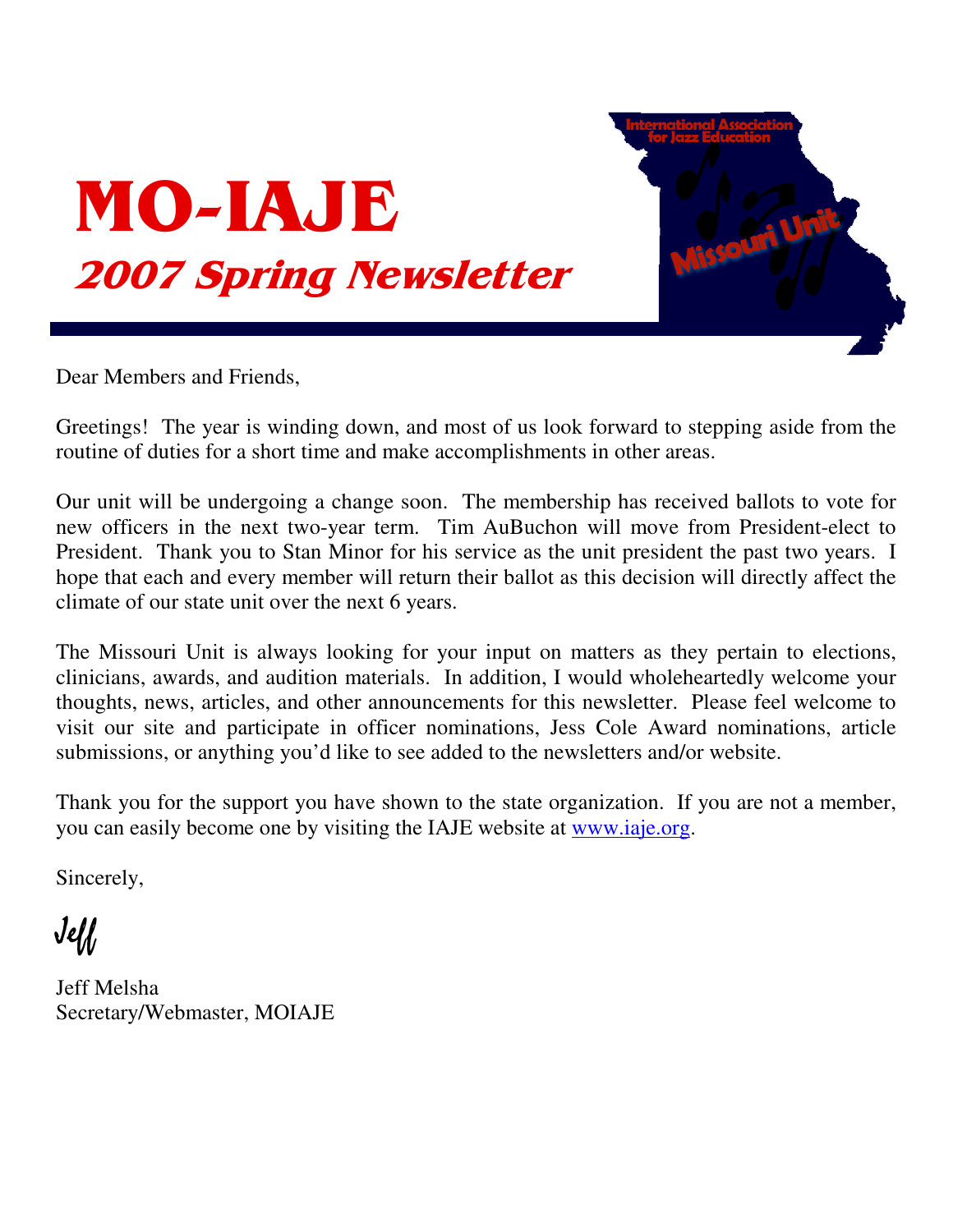## In this Issue...

2007-08 STATE JAZZ BAND AUDITIONS STATE CONSTITUTION AND BY-LAW REVISED! A LETTER FROM OUR PRESIDENT "LISTEN"...."BUT HOW, AND TO WHAT?"



## **2007-08 State Jazz Band Auditions**

District and State Jazz Auditions will be here soon. Your District Coordinators and Jazz Vice Presidents will be communicating specific dates and times with you. The list of materials and requirements can be found on the website. Antonio J. Garcia has graciously agreed to write the MOIAJE commission for 2007-08. Audition excerpts written and arranged by him will appear on the MOIAJE website later this summer.

Many of you have one thing on your mind right now…a little summer vacation followed by marching band camp! Don't forget that while the tasks that are ahead of you seem daunting, your students will handle what you give them and more. Don't wait until October to get the jazz



band audition material to them. Have it ready to hand out to them when they come in for camp. Should you need assistance with auditions or need another set of the Dave Aaberg etudes, you may contact your district jazz vice president, or email me at jamelsha@sbcglobal.net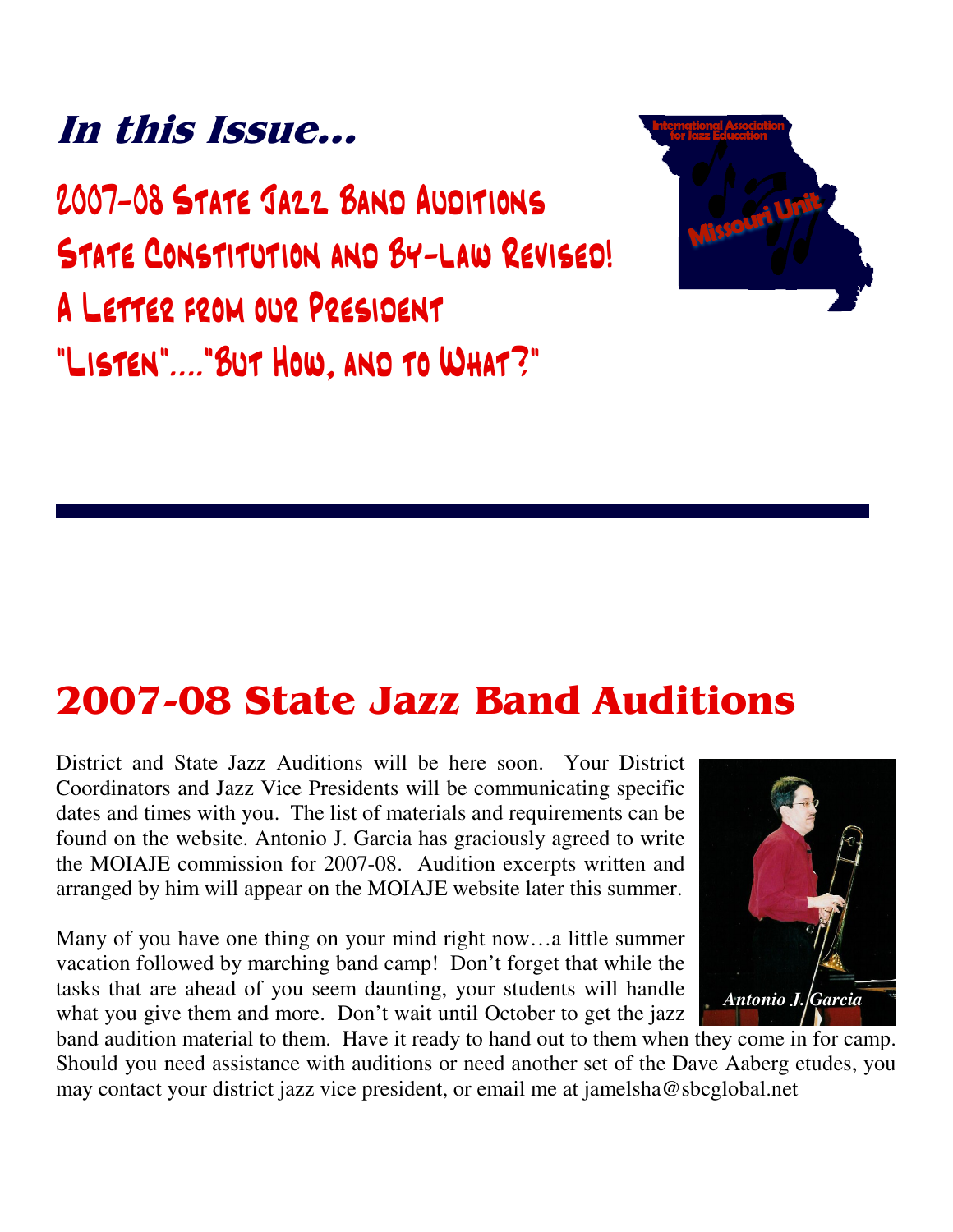# **State Constitution and By-laws Revised**

After a full membership vote last fall, we were successful in amending our by-laws and constitution. As you may remember, a majority of these changes involved the organization name change to *International Association for Jazz Education* from *International Association of Jazz Educators*. Other changes involved the addition of a vice president position on the executive committee and the realignment of duties in the executive committee offices.

The fully amended and current constitution and by-laws can be viewed on the MOIAJE website at <u>www.moiaje.org</u>

#### **A Letter from our President...**

*Thank you to all you Jazzers out there. The response from this year's MMEA Conference/Workshop was tremendous. I have been inundated with email expressing how much they enjoyed the convention on all levels and areas: Orchestral, Concert Band, Choral, and Jazz. All the groups were great and the sessions were sold out.*

*From performance to clinic, each added something unique to the convention. Our sessions hopefully opened our eyes to new and diverse ways for our students to creatively express themselves musically through improvisational ideas. We hope that we provided ample opportunities for each of us to share as well as learn new concepts.*

Our honor jazz groups enthused and rejuvenated each of us, not only through the music, but through the *style of presentation. Mike Parkinson and the Webster University Big Band always have something* special, like their seamless program from one tune to the next. We thank and say a great job to Bob *Spiegelman and the Lindbergh Jazz Band for their outstanding performance; especially with the school pulling double duty this year.*

The Gateway City Big Band added a trip down memory lane for many of us, with the sound of the swing era, while showing us that there is a musical life after high school and college where everyone can play *in a community group of some kind.*

*The banquet Friday night was a great way to unwind and share some fun and frivolity with Jerry Hoover and the Missouri State "Dues Band". It truly was an exhilarating experience, especially when Elvis showed up.*

We need to send out a big thank you to Jim Widner and his Big Band. What a fantastic job at the mixer. *It is always such a trip to hear from the pros.*

*And finally, what would the end of the convention with the awesome performances of our All-State* Groups. This set of concerts truly has to be one of the finest in a long time. What a wonderful event that *we provide for our young musicians. Students, parents, and directors; Well Done.*

Stan Minor